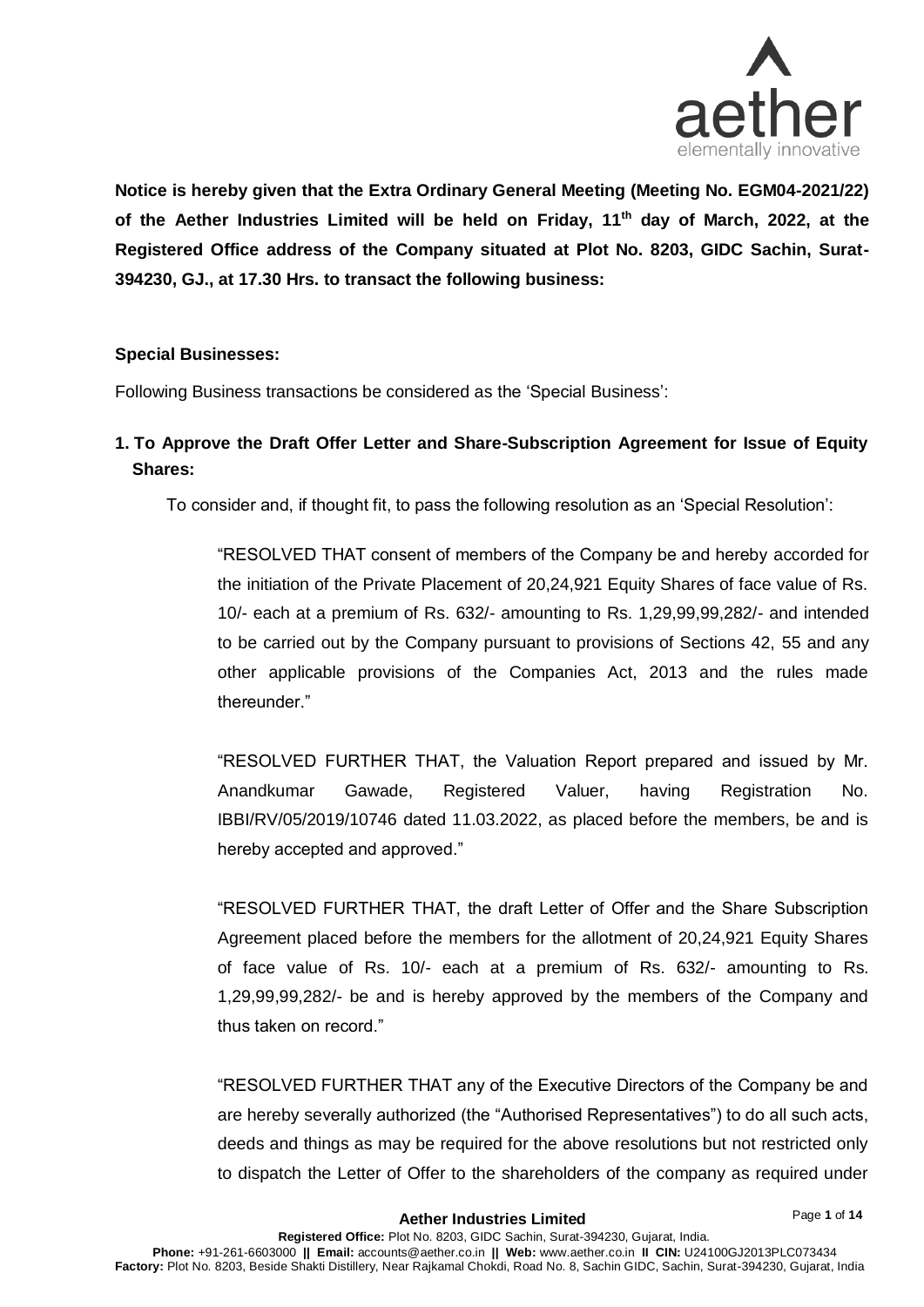

Section 42 and 55 of the Companies Act, 2013 and to do such acts and deeds as may be required for the purpose of the aforesaid Resolution."

"RESOLVED FURTHER THAT any of the Executive Director, Chief Financial Officer and Company Secretary, whether jointly or singly as Authorised Representatives be and are hereby authorised to delegate to any other officers or employees of the Company, or any lawyers, consultants or advisors as may be deemed necessary or prudent by such Authorised Representatives, their power to execute all documents and take all steps and do all such acts, matters, deeds and give such directions as may be required, necessary, or considered expedient or desirable for giving effect to the aforementioned Resolutions, and to further comply with the requirements, if any, of applicable law including the Companies Act, 2013, the relevant rules framed thereunder and the Secretarial Standards."

"RESOLVED FURTHER THAT necessary communication of the above be made before the concerned Authority(s) / Regulatory(s) in the manner prescribed within the due time period."

## **2. To approval for issue of Equity Shares by way of Preferential Issue:**

To consider and, if thought fit, to pass the following Resolution as the 'Special Resolution':

"RESOLVED THAT pursuant to the provision of Sections 23, 42, 55, 62(1)(c) and all other applicable provisions of the Companies Act 2013, read with Articles of Association of the Company, consent of the members of the Company be and hereby accorded for issue of 20,24,921 Equity Shares of face value of Rs. 10/- each at a premium of Rs. 632/- amounting to Rs. 1,29,99,99,282/- to the following ("Investors"):

"RESOLVED FURTHER THAT the new Equity shares to be issued and allotted by the Company in the manner aforesaid shall rank pari-passu in all respects with the then existing Equity Shares of the Company: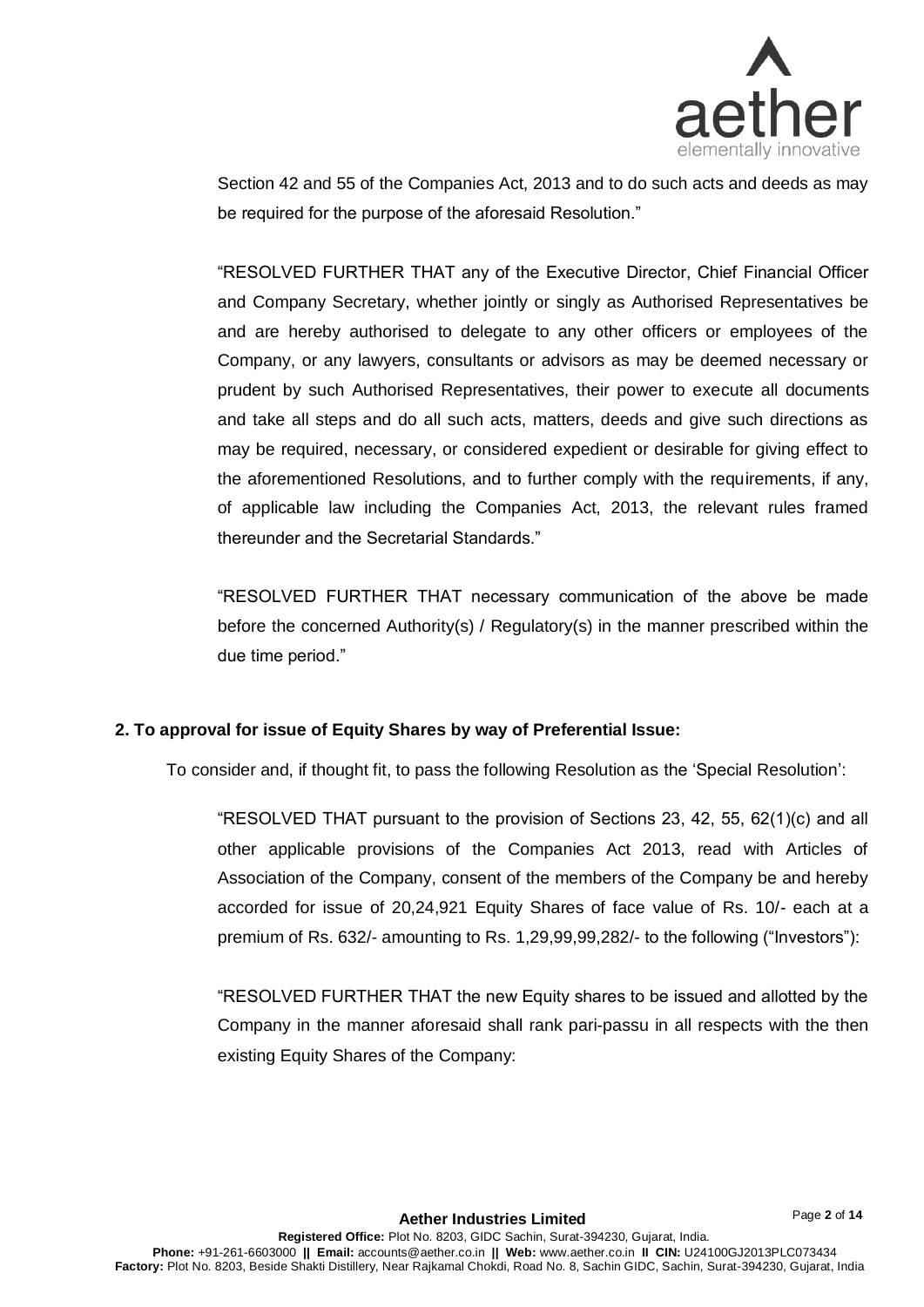

| SI.<br>No. | Name of the<br>proposed Allottees                                                                    | <b>Nature of Person</b> | No. of<br><b>Equity</b><br><b>Shares</b> | <b>Consideration</b><br>Amount (Rs.) |
|------------|------------------------------------------------------------------------------------------------------|-------------------------|------------------------------------------|--------------------------------------|
| 1.         | SBI Magnum Global<br>Fund                                                                            | Inst. Investor          | 4,98,442                                 | 31,99,99,764                         |
| 2.         | <b>SBI Contra Fund</b>                                                                               | Inst. Investor          | 4,98,442                                 | 31,99,99,764                         |
| 3.         | <b>SBI Healthcare</b><br><b>Opportunities Fund</b>                                                   | Inst. Investor          | 2,49,222                                 | 16,00,00,524                         |
| 4.         | India Acorn Fund Ltd.                                                                                | Inst. Investor          | 197,819                                  | 12,69,99,798                         |
| 5.         | <b>IIFL Special</b><br><b>Opportunities Fund -</b><br>Series 9                                       | Inst. Investor          | 2,33,644                                 | 14,99,99,448                         |
| 6.         | <b>IIFL Special</b><br><b>Opportunities Fund -</b><br>Series 10                                      | Inst. Investor          | 77,882                                   | 5,00,00,244                          |
| 7.         | <b>Public Sector Pension</b><br>Investment Board -<br><b>IIFL Asset</b><br><b>Management Limited</b> | Inst. Investor          | 155,763                                  | 9,99,99,846                          |
| 8.         | Ashoka India Equity<br><b>Investment Trust Plc.</b>                                                  | Inst. Investor          | 113,707                                  | 7,29,99,894                          |
| Total      |                                                                                                      |                         | 20,24,921                                | 1,29,99,99,282                       |

"RESOLVED FURTHER THAT, pursuant to Section 55 of Companies Act, 2013 read with the Rule 9 and Rule 13 of the Companies (Share Capital and Debentures) Rules, 2014 and other applicable provisions of the Companies Act, 2013 and notifications issued thereunder, consent of the members of the Company be and are hereby accorded to allot 20,24,921 Equity Shares of face value of Rs. 10/- each at a premium of Rs. 632/- amounting to Rs. 1,29,99,99,282/-."

"RESOLVED FURTHER THAT, the draft Letter of Offer placed before the members for the allotment of 20,24,921 Equity Shares of face value of Rs. 10/- each at a premium of Rs. 632/- amounting to Rs. 1,29,99,99,282/- be and is hereby approved by the members of the Company and thus taken on record."

Page **3** of **14**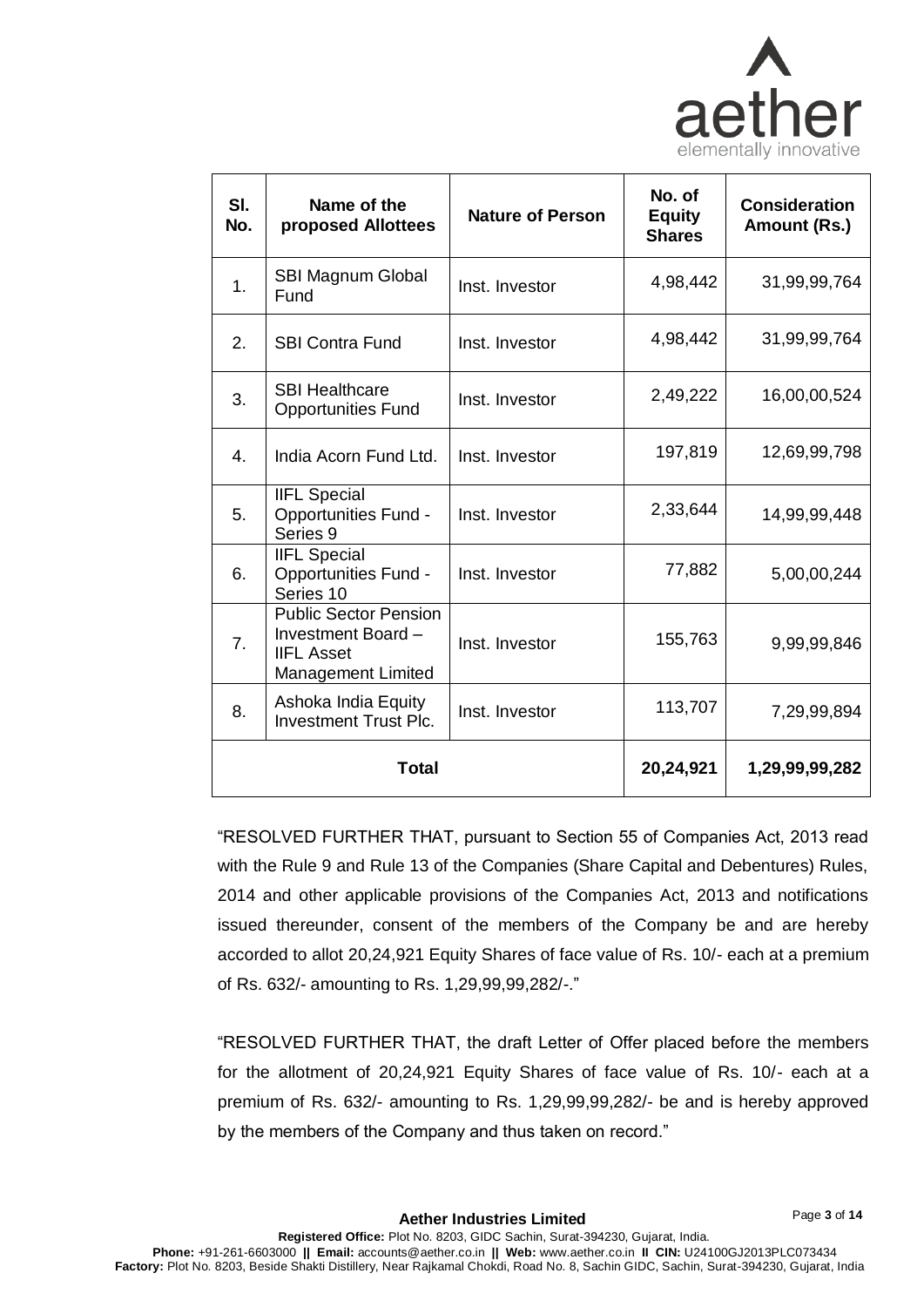

Page **4** of **14**

RESOLVED FURTHER THAT any director of the Company be and is hereby severally authorized (the "Authorised Representatives") to:

- a. issue the Letter of Offer in Form PAS 4 to the Investors for and on behalf of the Company;
- b. negotiate, finalise, execute, ratify or amend the Letter of Offer in Form PAS 4 and to do all such acts, deeds and things as may be necessary or expedient to implement this resolution and to do and execute all acts and deeds as may be required in connection with the aforesaid;
- c. execute, deliver and file the documents in connection with the Letter of Offer on behalf of the Company, including any amendments, modifications and supplements thereto;
- d. do all such acts, matters, deeds and things and to execute all documents, undertakings, declaration, agreements and other papers as may be required, file forms including the Form MGT 14 and documents with, make applications to, make representations to, provide undertakings and declarations to, provide intimations to, receive approvals from, any persons, authorized dealers, governmental/regulatory authorities including but not limited to the Registrar of Companies;
- e. sign and / or dispatch all forms, filings, documents and notices to be signed, submitted and/or dispatched by the Company under or in connection with the Letter of Offer to any statutory authorities including but not limited to the Registrar of Companies and to take all such further steps as may be required to give effect to the aforesaid resolutions; and
- f. to take all steps and do all things and give such directions, as may be required, necessary, expedient or desirable for giving effect to the private placement offer and the issuance of the shares in terms of the applicable laws and the resolutions mentioned herein.

"RESOLVED FURTHER THAT any of the Executive Director, Chief Financial Officer,

**Aether Industries Limited**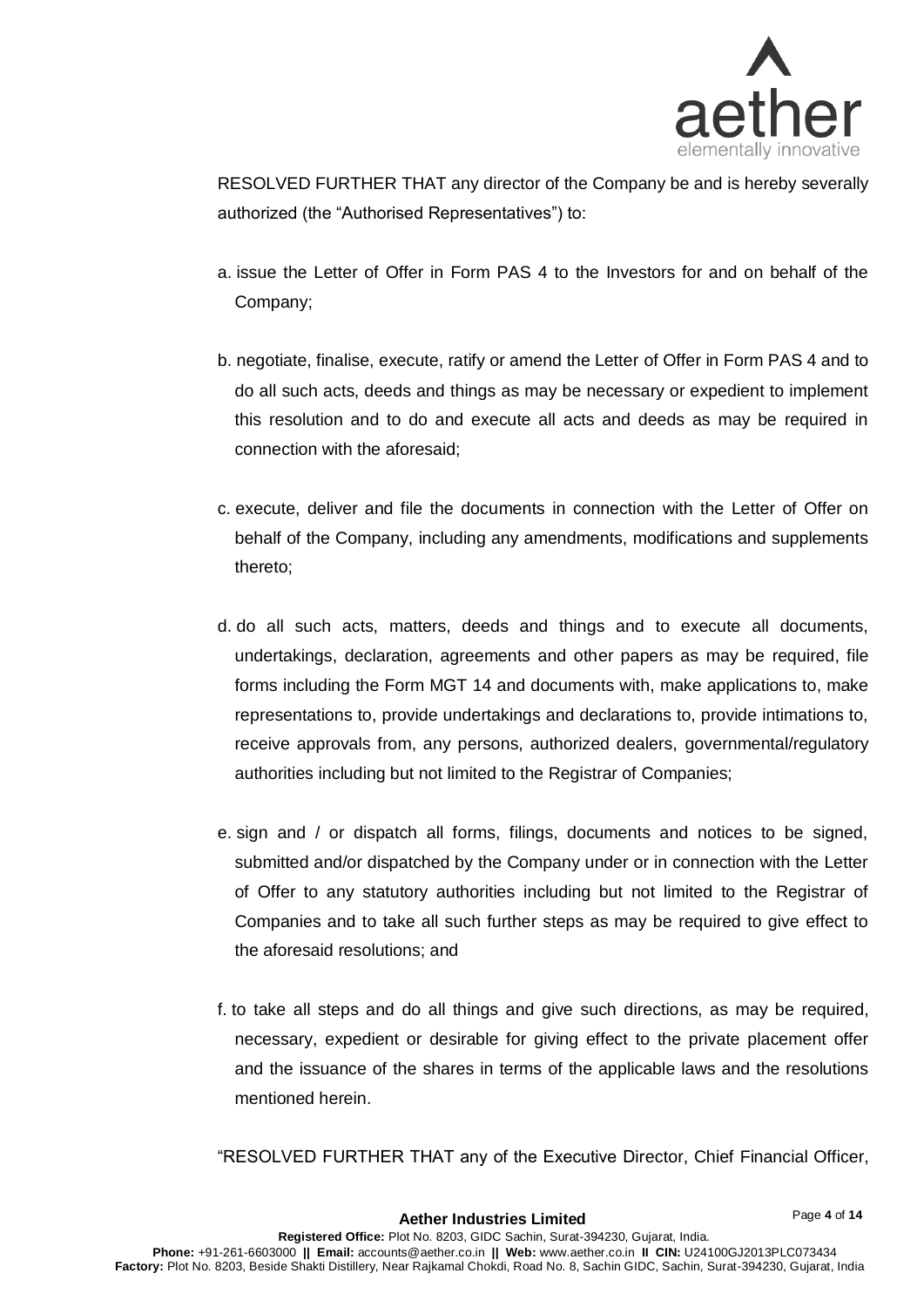

Company Secretary of the Company, whether jointly or singly, be and are hereby severally authorized to do all such act, deeds and things as may be considered necessary to give effect to the above said resolution, from time to time and also authorised to delegate to any other officers or employees of the Company, or any lawyers, consultants or advisors as may be deemed necessary or prudent by such Authorised Representatives, their power to execute all documents and take all steps and do all such acts, matters, deeds and give such directions as may be required, necessary, or considered expedient or desirable for giving effect to the aforementioned resolutions, and to further comply with the requirements, if any, of applicable law including the Companies Act, 2013, the relevant rules framed thereunder and the secretarial standards."

"RESOLVED FURTHER THAT necessary communication of the above be made before the concerned Authority(s) / Regulatory(s) in the manner prescribed within the due time period."

 **By order of Board of Directors**

Sd/- **Chitrarth R. Parghi Company Secretary**

Place: **Surat**  Date: **11th March, 2022**

### **Registered Office**:

Aether Industries Limited Plot No. 8203, GIDC Sachin, Surat-394230, GJ. CIN: U24100GJ2013PLC073434

Page **5** of **14**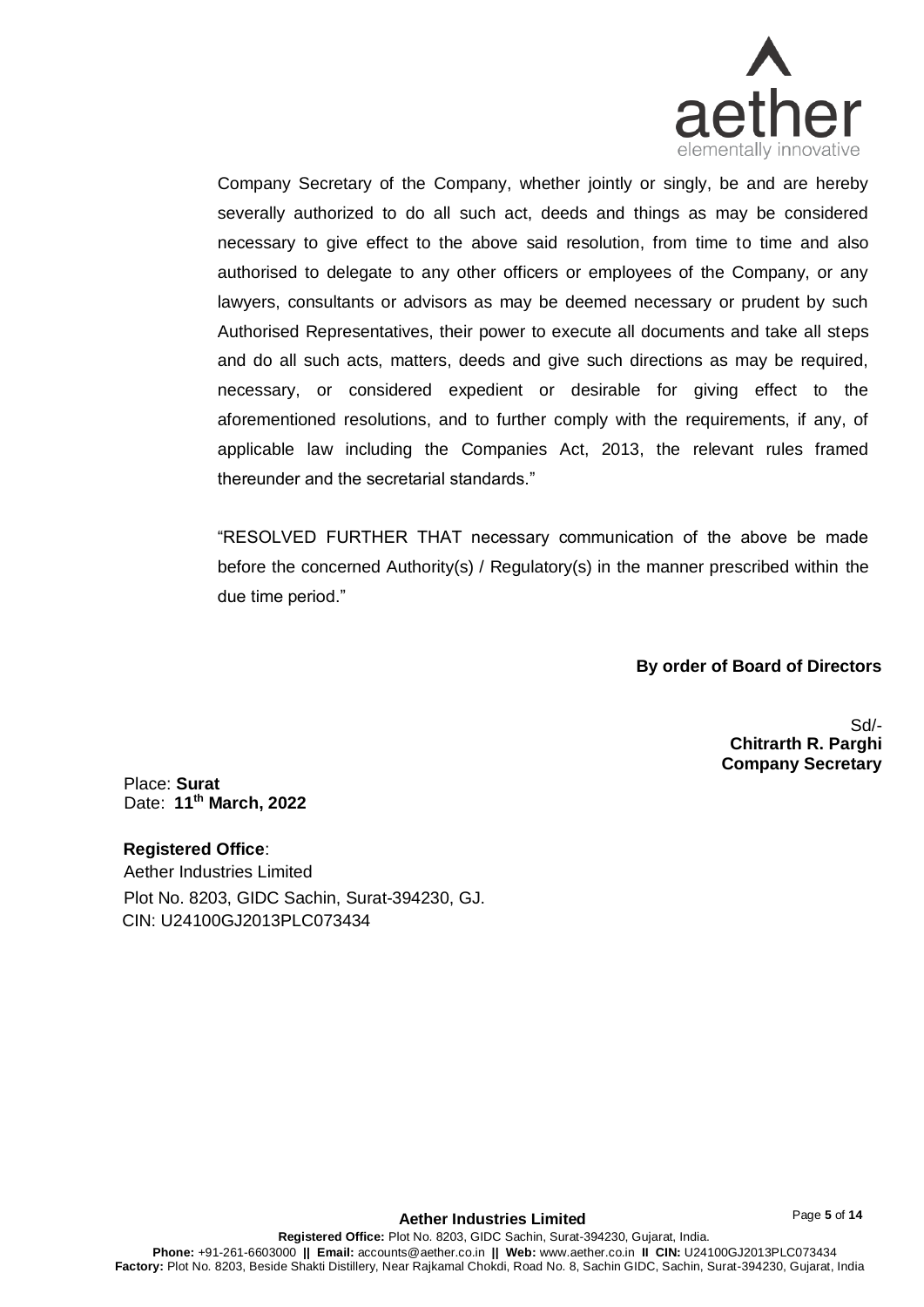

### **Notes:**

- 1. A MEMBER ENTITLED TO ATTEND AND VOTE AT THE ANNUAL GENERAL MEETING IS ENTITLED TO APPOINT A PROXY TO ATTEND AND VOTE ON POLL ON HIS / HER BEHALF. AND THE PROXY NEED NOT BE A MEMBER OF THE COMPANY. The instrument appointing the Proxy should, however, be deposited at the Registered Office of the Company not less than forty-eight hours before the commencement of the Meeting.
- 2. A person can act as a proxy on behalf of members not exceeding fifty and holding in the aggregate not more than ten percent of the total share capital of the Company carrying voting rights. A member holding more than ten percent of the total share capital of the Company carrying voting rights may appoint a single person as proxy.
- 3. The voting rights of the Equity Shareholders shall be in the same proportion to the paid-up share capital of the Company.
- 4. A Statement pursuant to Section 102(1) of the Companies Act, 2013, relating to the Special Business to be transacted at the Meeting is annexed hereto.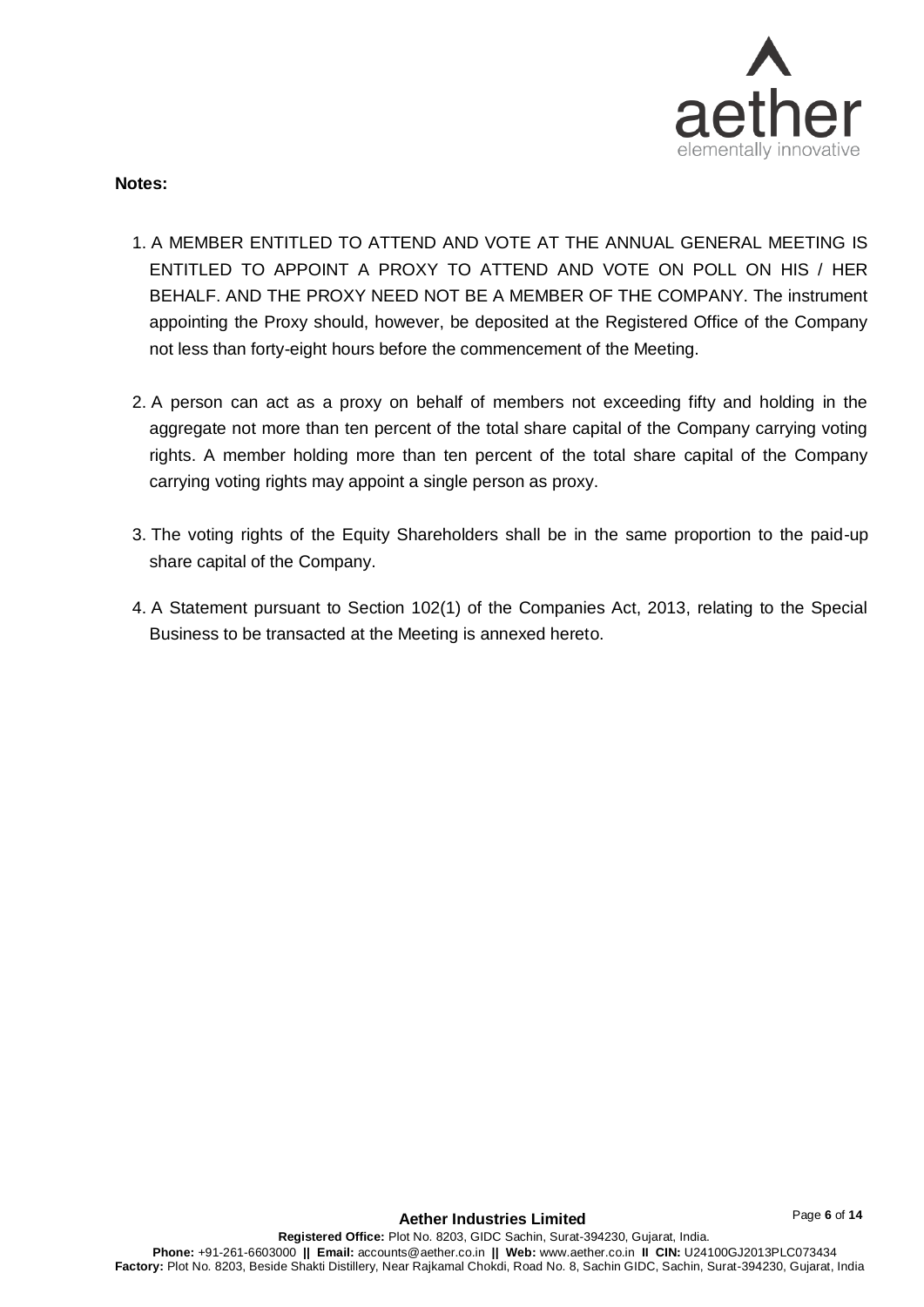

## **Explanatory Statement under Section 102:**

## **Agenda No. 1 & 2:**

The Company proposed to raise the funds by way of Equity Shares through private placement and preferential issue for the new Greenfield Project of the Company and recommends the Resolution for the approval of the members.

As per Section 42 of the Companies Act, 2013 and Rule 14 of Companies (Prospectus and Allotment of Securities) Rules, 2014, a Company may make an offer or invitation to subscribe the securities through issue of private placement offer letter in Form PAS- 4.

Further as per Section 62(1)(c) of the Companies Act, 2013 read with Rule 13 of Companies (Share Capital & Debenture) Rules, 2014, the Company may issue shares on preferential basis to any other person whether or not those persons have previously allotted shares or not, if authorized by Special Resolution is passed in the General Meeting.

A) Terms of raising of securities:

The Equity shares when allotted will ranking pari-passu with existing Equity Shares.

Payment for the securities made through cheque / Demand Draft to "Aether Industries Limited", or through any other banking channels, will be deposited in a Separate Bank Account till allotment of securities.

B) Management's Perception of Risk Factors:

Management is of the opinion that in general business outlook is good and possibility of closing potential contracts is high - management therefore considers business risk to be low.

Management is of the further opinion that customers are of generally of good standing with good track records for fulfilling payment obligations - management therefore considers financial risk to be low.

C) Information is furnished pursuant to Rule 14 of Companies (Prospectus and Allotment of Securities) Rules, 2014 read with Rule 13 of Companies (Shares and Debenture) Rules, 2014 duly amended from time to time: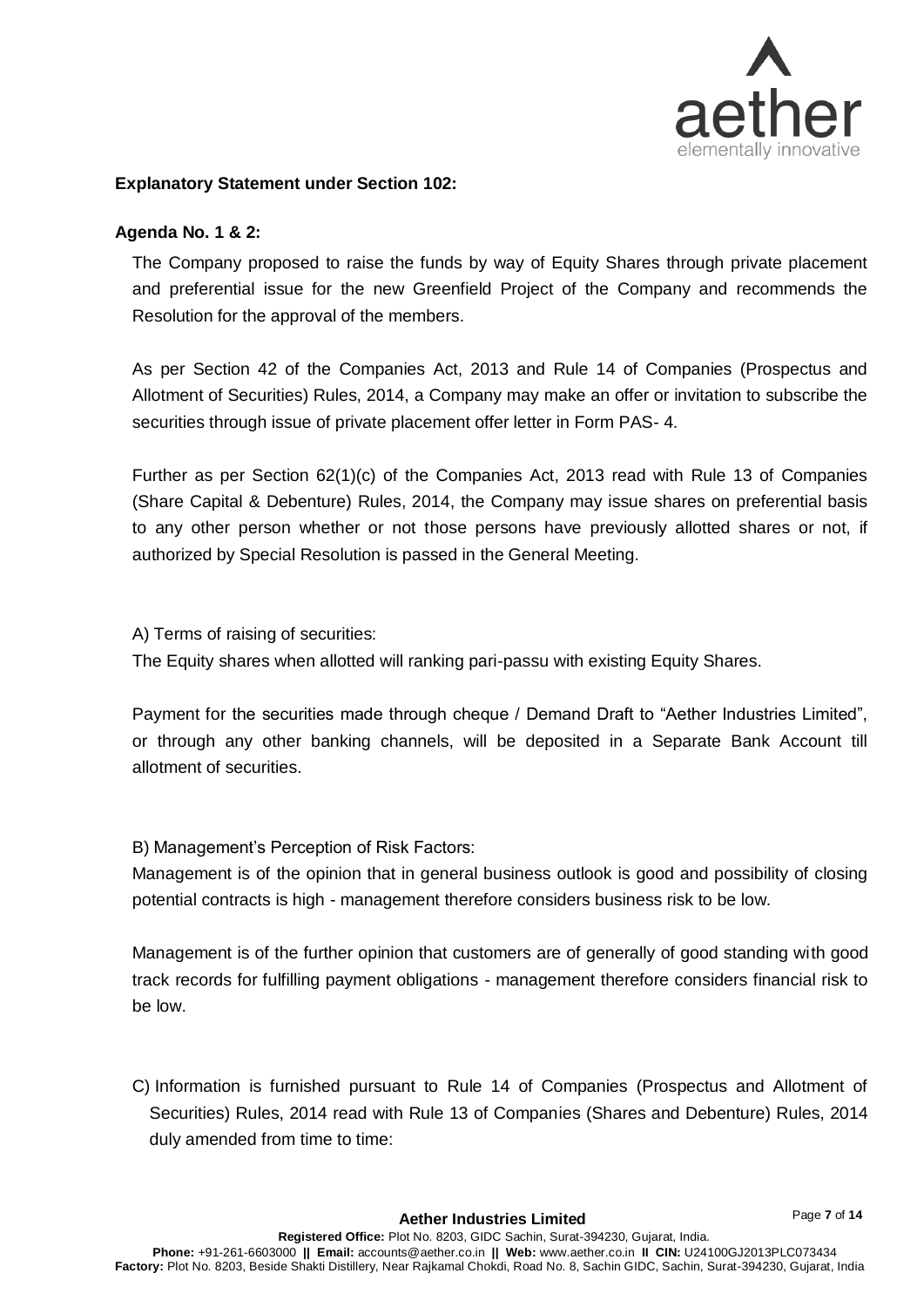

| (i)    | Particulars of the offer including date of<br>passing of Board Resolution,<br>Kinds of securities offered and the price at<br>which security is being offered                                                                        | Board Resolution passed on 11.03.2021<br>towards offer and issue of 20,24,921<br>Equity shares at a premium of Rs. 632/-<br>per share.<br>Shares are issued to Body Corporate<br>including Funds.                                                                                                               |
|--------|--------------------------------------------------------------------------------------------------------------------------------------------------------------------------------------------------------------------------------------|-----------------------------------------------------------------------------------------------------------------------------------------------------------------------------------------------------------------------------------------------------------------------------------------------------------------|
| (ii)   | The Objects of the issue                                                                                                                                                                                                             | The Company will utilize the proceeds of                                                                                                                                                                                                                                                                        |
|        |                                                                                                                                                                                                                                      | such issue and allotment for the purpose<br>of new Greenfield Project.                                                                                                                                                                                                                                          |
| (iii)  | The total number of securities to be issued                                                                                                                                                                                          | Equity Shares - 20,24,921                                                                                                                                                                                                                                                                                       |
| (iv)   | Amount which the company intends to<br>raise by way of such securities,<br>the price or price band at/within which the<br>allotment is proposed                                                                                      | Total consideration:<br>Rs. 1,29,99,99,282/-<br>Rs. 642/- per share i.e. @ a premium of<br>Rs. 632/- per share along with a face<br>value of Rs. 10/- per share, i.e. 20,24,921<br>Equity Shares of Rs. 2,02,49,210/- each at<br>a premium of Rs. 1,27,97,50,072/- each<br>aggregating to Rs. 1,29,99,99,282/-. |
| (v)    | Basis or justification for the price (including<br>premium,<br>if<br>any)<br>which<br>at<br>the<br>offer or invitation is being made, basis on<br>which the price has been arrived at along<br>with report of the Registered Valuer. | Share price has been determined based<br>on Market Approach Method, as stated in<br>Valuation Report.                                                                                                                                                                                                           |
| (vi)   | Name<br>address<br>of<br>valuer who<br>and<br>performed valuation                                                                                                                                                                    | Anandkumar Gawade,<br>Registered<br>Mr.<br>Valuer, 7, Saraswati Heights,<br>Behind Café Goodluck,<br>Deccan Gymkhana,<br>Pune-411004<br>Regn No. IIBI/RV/05/2019/10746, having<br>office at Pune                                                                                                                |
| (vii)  | Relevant date with reference to which the<br>price has been arrived at                                                                                                                                                               | 31.12.2021                                                                                                                                                                                                                                                                                                      |
| (viii) | Contribution made by the Promoters or<br>Directors either as part of the offer or<br>separately in furtherance of<br>objects,<br>principle terms of assets charged as<br>securities                                                  | None                                                                                                                                                                                                                                                                                                            |
| (ix)   | The class or classes of persons to whom<br>the allotment is proposed to be made                                                                                                                                                      | Refer Annexure A                                                                                                                                                                                                                                                                                                |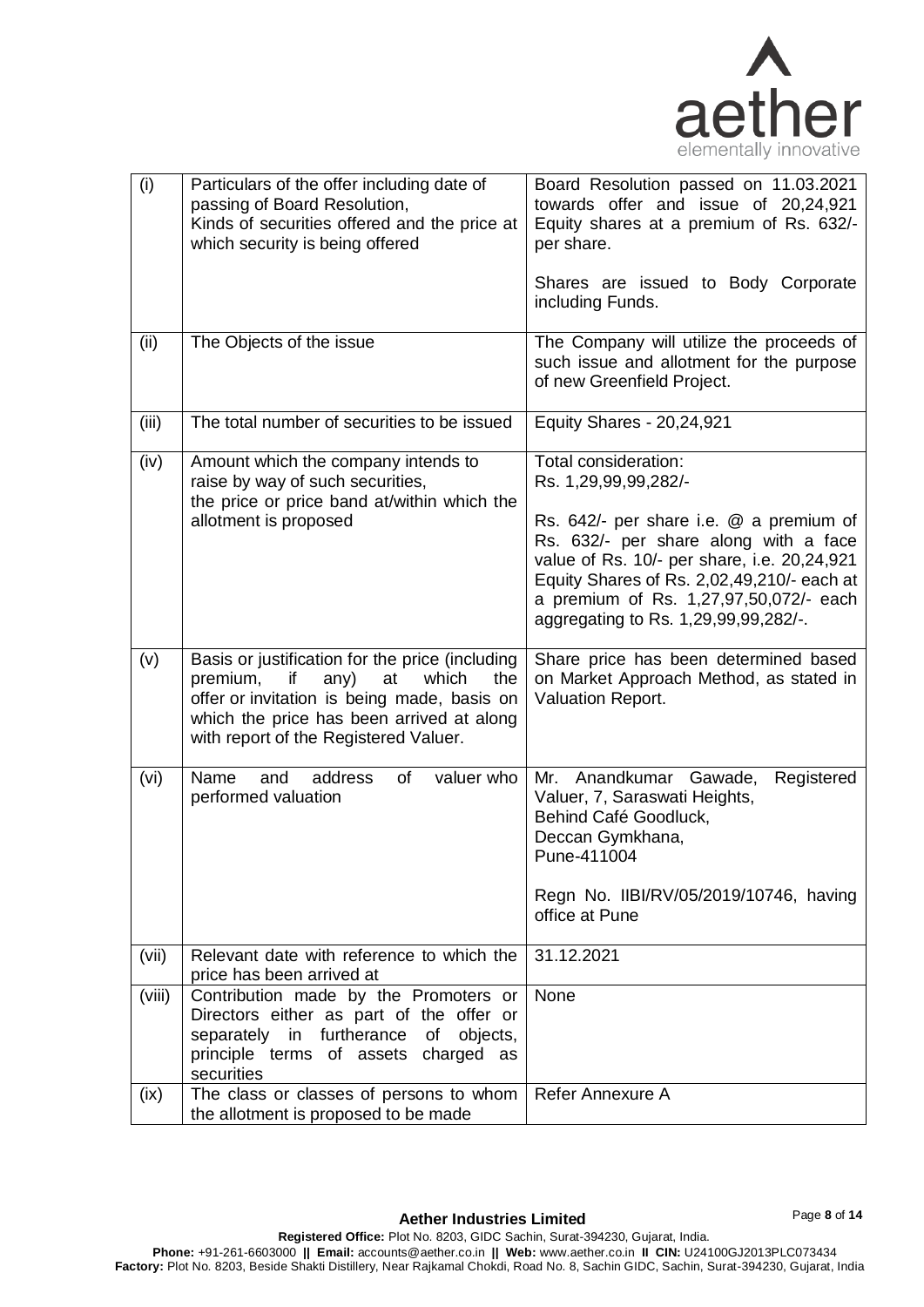

Page **9** of **14**

| (x)    | Intention of promoters, directors or key<br>managerial personnel to subscribe to the<br>offer                                                                    | None                                                                                                                                                                                                                                      |
|--------|------------------------------------------------------------------------------------------------------------------------------------------------------------------|-------------------------------------------------------------------------------------------------------------------------------------------------------------------------------------------------------------------------------------------|
| (xi)   | The<br>proposed time within which<br>the<br>allotment shall be completed                                                                                         | Within 60 days after closing the offer                                                                                                                                                                                                    |
| (xii)  | The names of the proposed allottees and<br>the percentage of post preferential offer<br>capital that may be held by them                                         | Refer Annexure A                                                                                                                                                                                                                          |
| (xiii) | The change in control, if any, in the<br>company that would occur consequent to<br>the preferential offer                                                        | There will be no change in control over the<br>Company.                                                                                                                                                                                   |
| (xiv)  | The number of persons to whom allotment<br>on preferential basis have already been<br>made during the year, in terms of number<br>of securities as well as price | Three (all at a price of Rs. 642/-)<br>India Acorn Fund Ltd., Mauritius -<br>3,18,820 Shares<br>Ashoka India Equity Investment Trust<br>PLC., London - 3,18,820 Shares<br>IIFL Special Opportunities Fund - Series 9<br>- 6,22,085 Shares |
| (xv)   | The justification for the allotment proposed<br>to be made for consideration other than<br>cash together with valuation report of the<br>registered valuer       | Not applicable                                                                                                                                                                                                                            |
| (xvi)  | The pre-issue and post issue shareholding<br>pattern of the Company shall be as follows                                                                          | Refer Annexure B                                                                                                                                                                                                                          |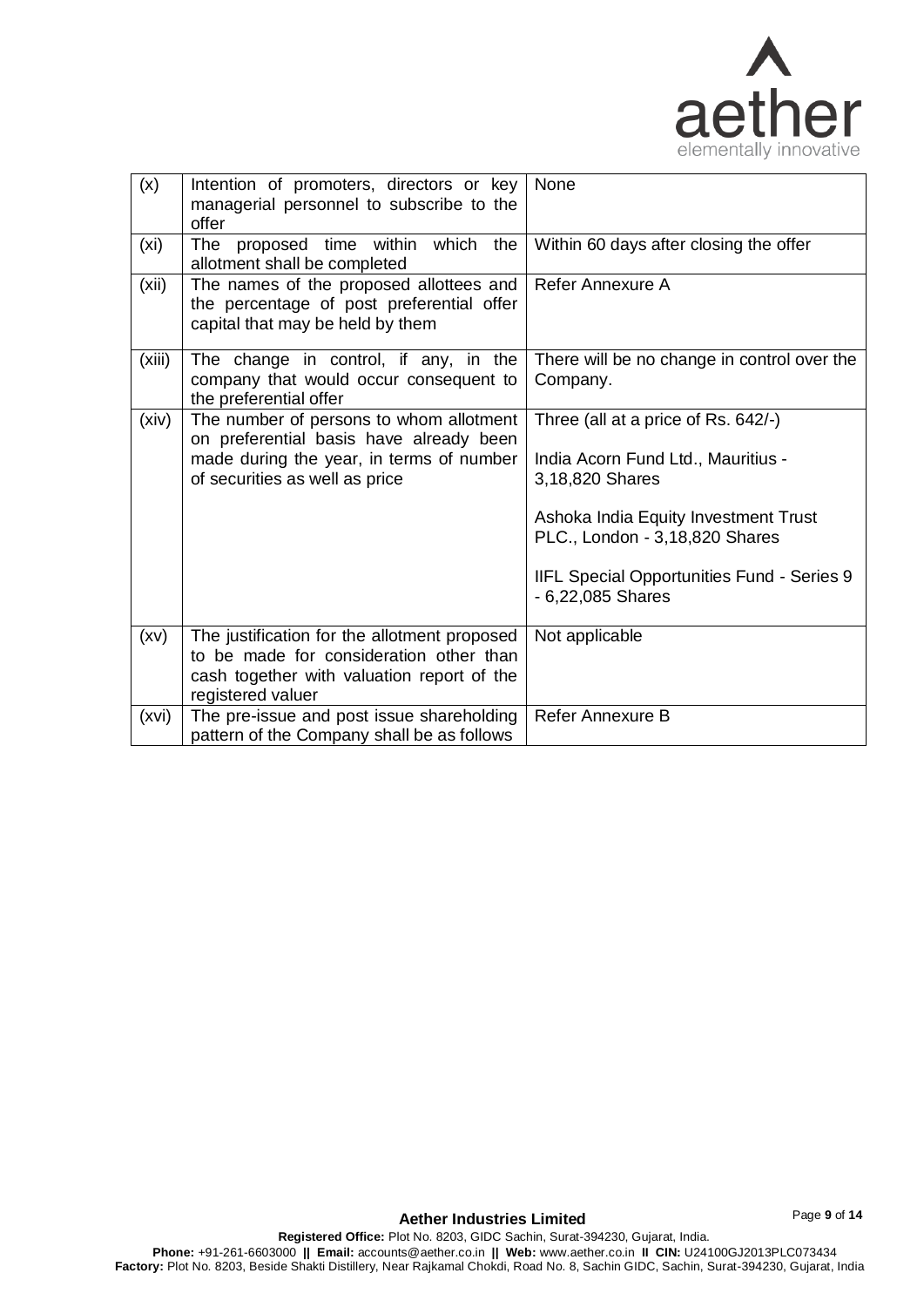

## **Annexure-A**

| SI.<br>No.     | Name of the<br>proposed Allottees                                                                    | <b>Nature of Person</b> | No. of<br><b>Equity</b><br><b>Shares</b> | <b>Consideration</b><br>Amount (Rs.) | share-<br>holding<br>post<br>allotment<br>$(\%)$ |
|----------------|------------------------------------------------------------------------------------------------------|-------------------------|------------------------------------------|--------------------------------------|--------------------------------------------------|
| 1 <sub>1</sub> | SBI Magnum Global<br>Fund                                                                            | Inst. Investor          | 4,98,442                                 | 31,99,99,764                         | 00.43%                                           |
| 2.             | <b>SBI Contra Fund</b>                                                                               | Inst. Investor          | 4,98,442                                 | 31,99,99,764                         | 00.43%                                           |
| 3.             | <b>SBI Healthcare</b><br><b>Opportunities Fund</b>                                                   | Inst. Investor          | 2,49,222                                 | 16,00,00,524                         | 00.22%                                           |
| 4.             | India Acorn Fund Ltd.                                                                                | Inst. Investor          | 197,819                                  | 12,69,99,798                         | 00.45%                                           |
| 5.             | <b>IIFL Special</b><br><b>Opportunities Fund -</b><br>Series 9                                       | Inst. Investor          | 2,33,644                                 | 14,99,99,448                         | 00.47%                                           |
| 6.             | <b>IIFL Special</b><br><b>Opportunities Fund -</b><br>Series 10                                      | Inst. Investor          | 77,882                                   | 5,00,00,244                          | 00.34%                                           |
| 7 <sub>1</sub> | <b>Public Sector</b><br><b>Pension Investment</b><br>Board - IIFL Asset<br><b>Management Limited</b> | Inst. Investor          | 155,763                                  | 9,99,99,846                          | 00.14%                                           |
| 8.             | Ashoka India Equity<br><b>Investment Trust Plc.</b>                                                  | Inst. Investor          | 113,707                                  | 7,29,99,894                          | 00.38%                                           |
|                | <b>Total</b>                                                                                         |                         | 20,24,921                                | 1,29,99,99,282                       | 02.86%                                           |

Page **10** of **14**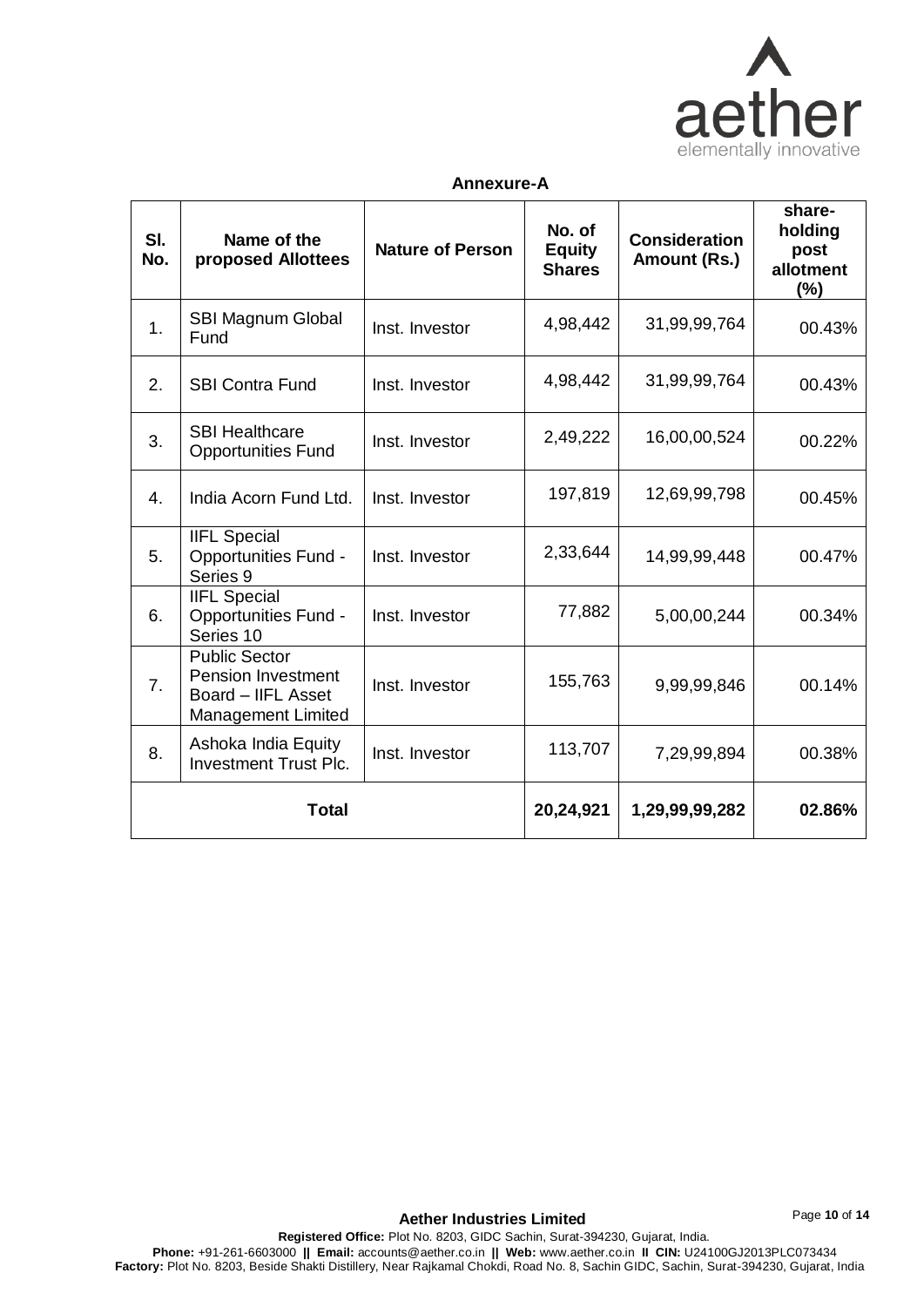

#### **Annexure-B**

| a              | Category                                           | <b>Pre-Issue</b>               |                            | <b>Post Issue</b>              |                            |
|----------------|----------------------------------------------------|--------------------------------|----------------------------|--------------------------------|----------------------------|
|                |                                                    | No. of shares<br>held (Equity) | $%$ of<br>sharehol<br>ding | No. of shares<br>held (Equity) | $%$ of<br>sharehol<br>ding |
| A              | <b>Promoters Holding</b>                           |                                |                            |                                |                            |
| $\mathbf{1}$   | Indian                                             |                                |                            |                                |                            |
|                | Individual                                         | 4,38,19,501                    | 38.88%                     | 4,38,19,501                    | 38.19%                     |
|                | <b>Body Corporate (Trusts)</b>                     | 6,71,54,736                    | 59.59%                     | 6,71,54,736                    | 58.54%                     |
|                | Sub-total                                          |                                |                            |                                |                            |
| $\overline{2}$ | Foreign Promoters (OCI)                            | 1,10,000                       | 00.10%                     | 1,10,000                       | 00.10%                     |
|                | Subtotal (A)                                       | 11,10,84,237                   | 98.57%                     | 11,10,84,237                   | 96.83%                     |
| $\mathbf b$    | Non-Promoter's holding                             |                                |                            |                                |                            |
| $\mathbf{1}$   | Institutional Investors                            | 12,59,725                      | 01.12%                     | 32,84,646                      | 02.86%                     |
| $\overline{2}$ | Non-Institutional Investors                        | $\overline{0}$                 | $\Omega$                   | 0                              | 0                          |
|                | <b>Private Corporate Bodies</b>                    | 46,730                         | 00.04%                     | 46,730                         | 00.04%                     |
|                | <b>Directors and Relatives</b>                     | $\overline{1,51,890}$          | 00.14%                     | 1,51,890                       | 00.13%                     |
|                | <b>Indian Public</b>                               | 1,48,815                       | 00.13%                     | 1,48,815                       | 00.14%                     |
|                | <b>Others (Including Non-</b><br>resident Indians) | 0                              | $\Omega$                   | 0                              | 0                          |
|                | (All are Indians)                                  |                                |                            |                                |                            |
|                | Sub Total (B)                                      | 16,07,160                      | 01.43%                     | 36,32,081                      | 03.17%                     |
|                | <b>Grand total</b>                                 | 11,26,91,397                   | 100.00%                    | 11,47,16,318                   | 100.00%                    |

**Aether Industries Limited**

Page **11** of **14**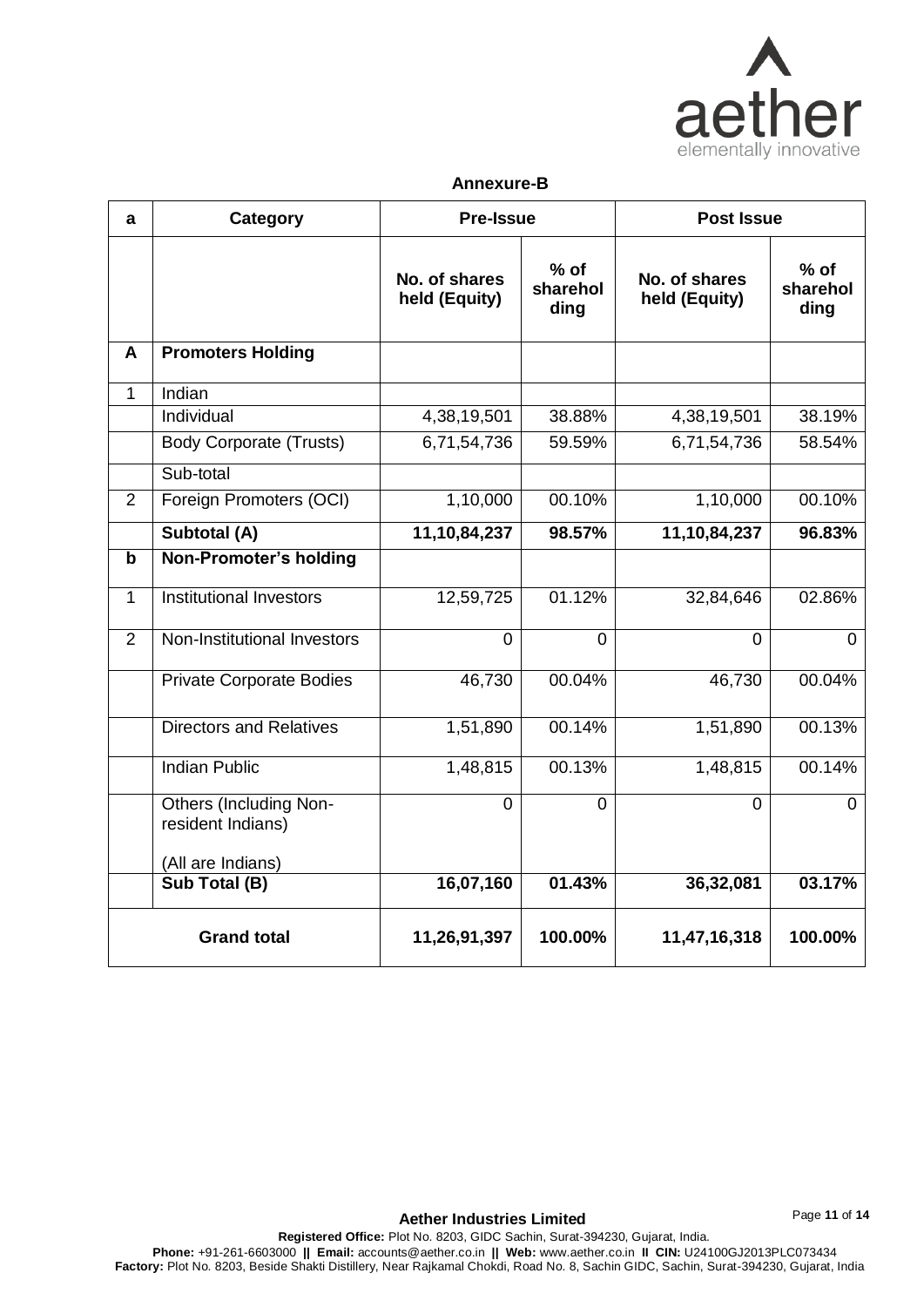

The Directors recommend the Resolutions at Item No. 1 and 2 of the accompanying Notice, for the approval of the Shareholders of the Company.

No Directors or any Key Managerial Personnel or their relatives are in any way concerned or interested in the proposed Resolutions.

**By the order of Board of Directors**

Sd/- **Chitrarth R. Parghi Company Secretary**

Place: **Surat** Date: **11th March, 2022**

**Registered Office**: Aether Industries Limited Plot No. 8203, GIDC Sachin, Surat-394230, GJ. CIN: U24100GJ2013PLC073434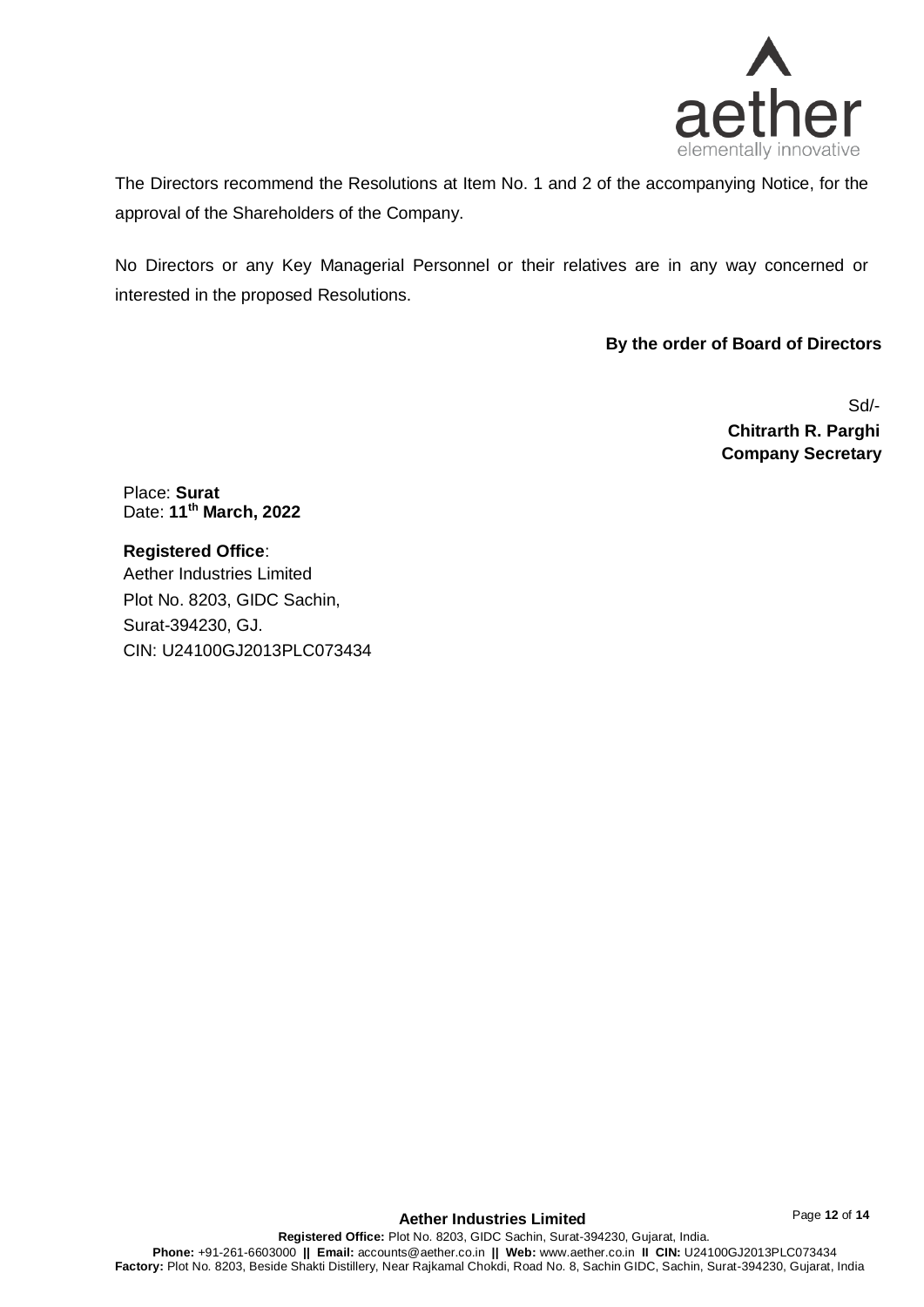

# **Form No. MGT-11**

# **Proxy Form**

[Pursuant to Section 105(6) of the Companies Act, 2013 and Rule 19(3) of the Companies (Management and Administration) Rules, 2014]

**CIN**: U24100GJ2013PLC073434 **Name of the Company**: Aether Industries Limited **Registered Office**: Plot No. 8203, Sachin GIDC, Surat-394230, GJ.

| Name of the Member: |
|---------------------|
| Registered Address: |
| E-Mail ID:          |
| Folio No.:          |

I, being the Member of shares of the above named Company, hereby appoint:

- 1. Name:
- 2. Address:
- 3. E-Mail:
- 4. Signature:

as my proxy to attend and vote (on a poll) for me and on my behalf at the Extra Ordinary General Meeting of the Company, to be held on Saturday the  $\_\!\_\!\!\$ <sup>th</sup> day of March, 2022 at 17.30 Hrs. at the Registered Office address of the Company situated at Plot No. 8203, GIDC Sachin, Surat- 394230, GJ. and at any adjournment thereof in respect of such Resolutions.

Signed this day of , 2022.

| Affix Revenue |  |
|---------------|--|
| Stamp         |  |
|               |  |

Signature of Shareholder